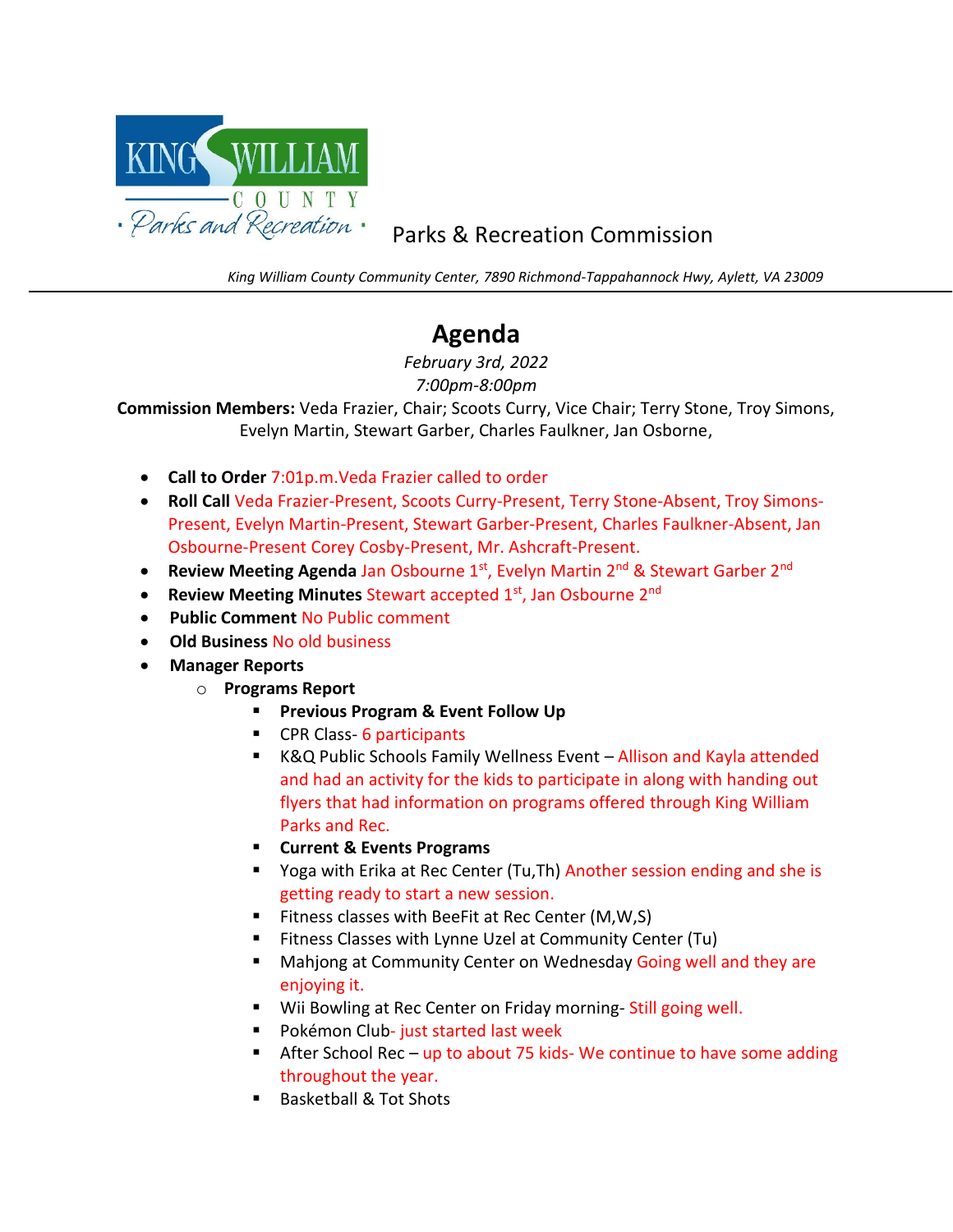- COVID-19- two weeks ago we canceled basketball practices/games for the week due to high numbers of covid along with multiple teams having to quarantine.
- New Mask and Quarantine Policy- We follow what the school is doing-masks are optional and quarantining is option as long as they aren't positive with COVID-19 or someone in the home is positive with COVID-19.
- **Upcoming Programs and Events**
- **F** Spring Soccer March 21<sup>st</sup> We have about 19 kids registered so far.
- Cooking Class March 5<sup>th</sup> Class is already full with 16 participants. We will have another one offered in May.
- Bingo March 7<sup>th</sup> We will start back up in March and continue through December.
- **CPR Class March 19<sup>th</sup> We have about 4 participants currently signed up** for the class.
- Summer Sneakers- We meet with Dr. White, Tony Stone and Stacy Johnson earlier this week– our location is to be determined once they know what location we will use due to some possible maintenance/construction projects that will need to take place at certain schools.
- o **Park Report**
	- Nothing to report at this time
- o **Community Center Report**
	- Field and Parking Updates- working on getting fence quotes- metal has really gone up in price, which has made this challenging. However, we are working hard to figure out a way to get it done before Spring Soccer begins.
- **KWLL-Registration numbers have picked up** Little League will be doing a little work on the fields. Troy said the man gave him a quote of \$4200.00 for field 4. This would include cutting the grass out and using the dirt to move around and grade it out. They have another registration this weekend. KWLL got selected to hold an all star tournament. Veda asked do you have the Challenger League- Troy Simons answered yes and they are working with a teacher in King &Queen that has been a great resource. Troy said the kids really enjoy the Challenger League.
- **KW Raiders-** Corey Cosby-president Jennifer Tupponce- Vice President Big discussion coming up about whether they will stay in the same league. The one that we are looking at may allow our kids/parents not to have to travel as far. Typically, we open registration around April. Veda asked if we could add Raider's information to county page. Mr. Ashcraft answered yes.
- **West Point YMCA-**No one present this time.
- **New Business-**Veda announced the blueprint is on the county page. It will show us the direction the county will be going. Veda made a copy of the Recreation piece so that